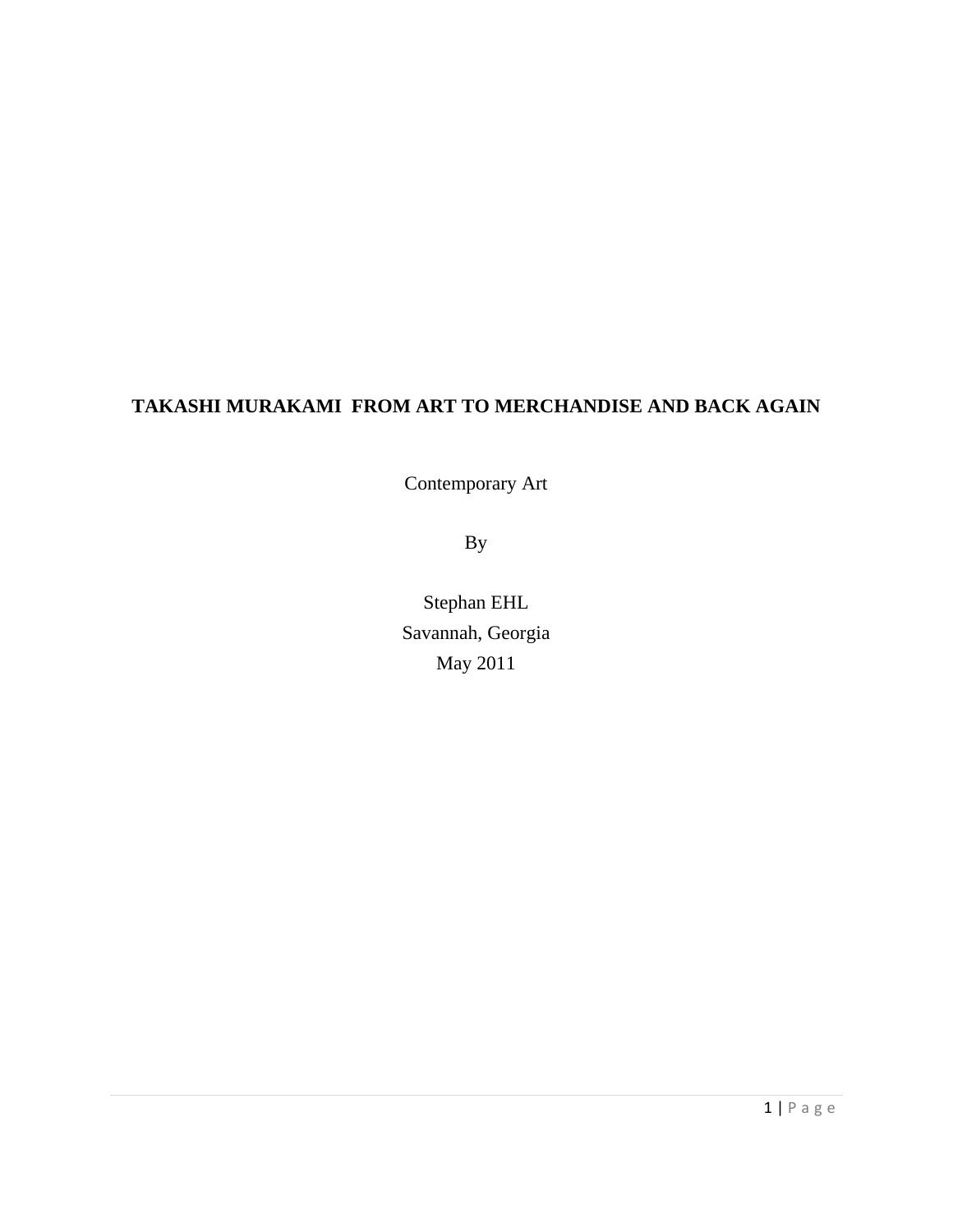## **Acknowledgements**

I would like to gratefully acknowledge the supervision and enthusiastic help with this paper of Professor Rihab Bagnole during this work.

### **Table of content**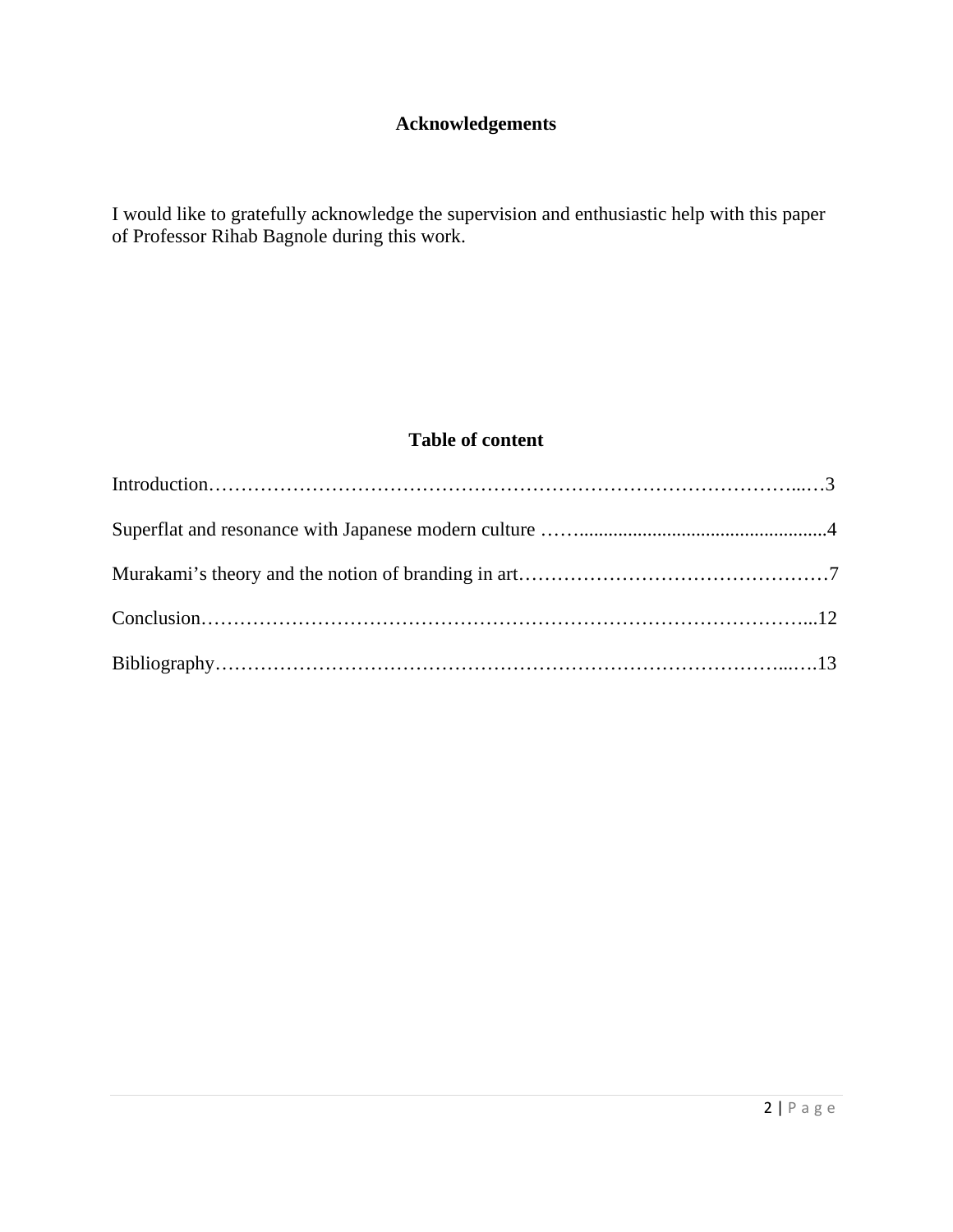### **Introduction**

Andy Warhol once famously wrote: "Business art is the step that comes after Art. Being good in business is the most fascinating kind of art…marking money is art, working is art and good business is the best art."[1](#page-2-0) Takashi Murakami holds Warhol to his word escalating what Pop Art started by challenging even more the division between art and commodity. Murakami had major exposition in Tokyo, New York, Los Angeles, London and Versailles. But his work extends beyond galleries and museums into the arenas of fashion, television, toys, merchandise… He teamed up with Marc Jacobs on designs for Louis Vuitton, designed a concept car for Nissan and collaborated with hip hop singer Kaney West's last CD with creation of artwork, animation and merchandising for the album.<sup>[2](#page-2-1)</sup> In a decade he was able to establish a world reputation as a new kind of pop artist inspired by the world of Japanese cartoon culture of *manga* and anime, chasing after high-profile collaborations, broader range of services and larger market share.

Murakami attracted attention because he is not an artist who is trying to preserve the appearance of standing just outside the consumer world. Rather than investigating the nagging and idiotic issue of the art world conflict of interest between commercial art and fine art, the goal of this paper is to analyze his approach to art and how he blurs the difference between a commodity and a piece of art. Now the question emerging from Murakami's work is when a good stops to be merchandise and becomes a piece of art?

<span id="page-2-0"></span> $1$  Andy Warhol, "The Philosophy of Andy Warhol (From A to B and Back Again)" (New York: Harcourt, Inc.,1975): 92.

<span id="page-2-1"></span> $^2$  Francesca Martin, "G2: Art Diary" (The Guardian, London, August 1, 2007): 27.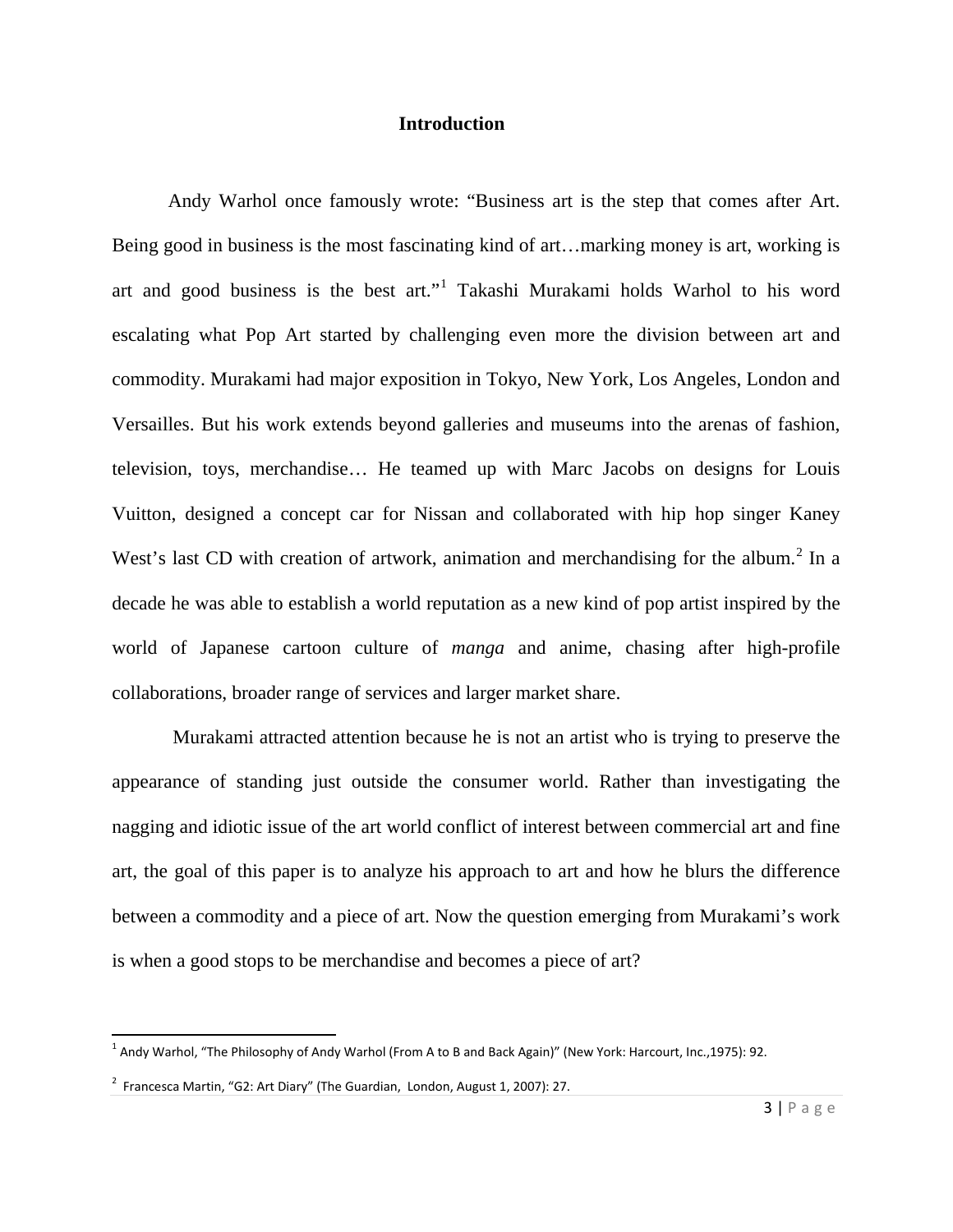First I will introduce Takashi Murakami and the influences behind his theory of the *Superflat*. The second part of the paper will focus on Mr. DOB to illustrate how Murakami's inspiration translates in his work and how his theory leads to the notion of branding in art. Finally, in last section by using the example of his partnership with Louis Vuitton, I will discuss how the distinction between fine and commercial art does not entirely disappear, but it is frequently rendered pointless.

#### **Superflat and resonance with Japanese modern culture**

It will be hard to understand the *Superflat* theory without digging in the Japanese culture; it would be like trying to have a grip on the meaning of Pop Art by not including an explanation of the consumer culture in America. Takashi Murakami was born in Tokyo 1962. He was part of the generation that grew up during a period of massive economic growth. At that time, Japan embraced fully the capitalistic dogma and the culture was dominated by the importation of the Western pop culture especially from the United States.<sup>[3](#page-3-0)</sup> As a child he loved *manga* and animation, so naturally he enrolled in an art school but yet suspecting he did not have what it took to become an animator, he decided to study a more traditional form of art called the *nihonga* (a type of Japanese figurative painting). After

<span id="page-3-0"></span><sup>&</sup>lt;sup>3</sup> Jen Library Savannah College of Art and Design, "Murakami, Takashi", Savannah Jen Library, http: 0www.oxfordartonline.com.library.scad.edu/subscriber/article/grove/art/T097680 (accessed March 14, 2011).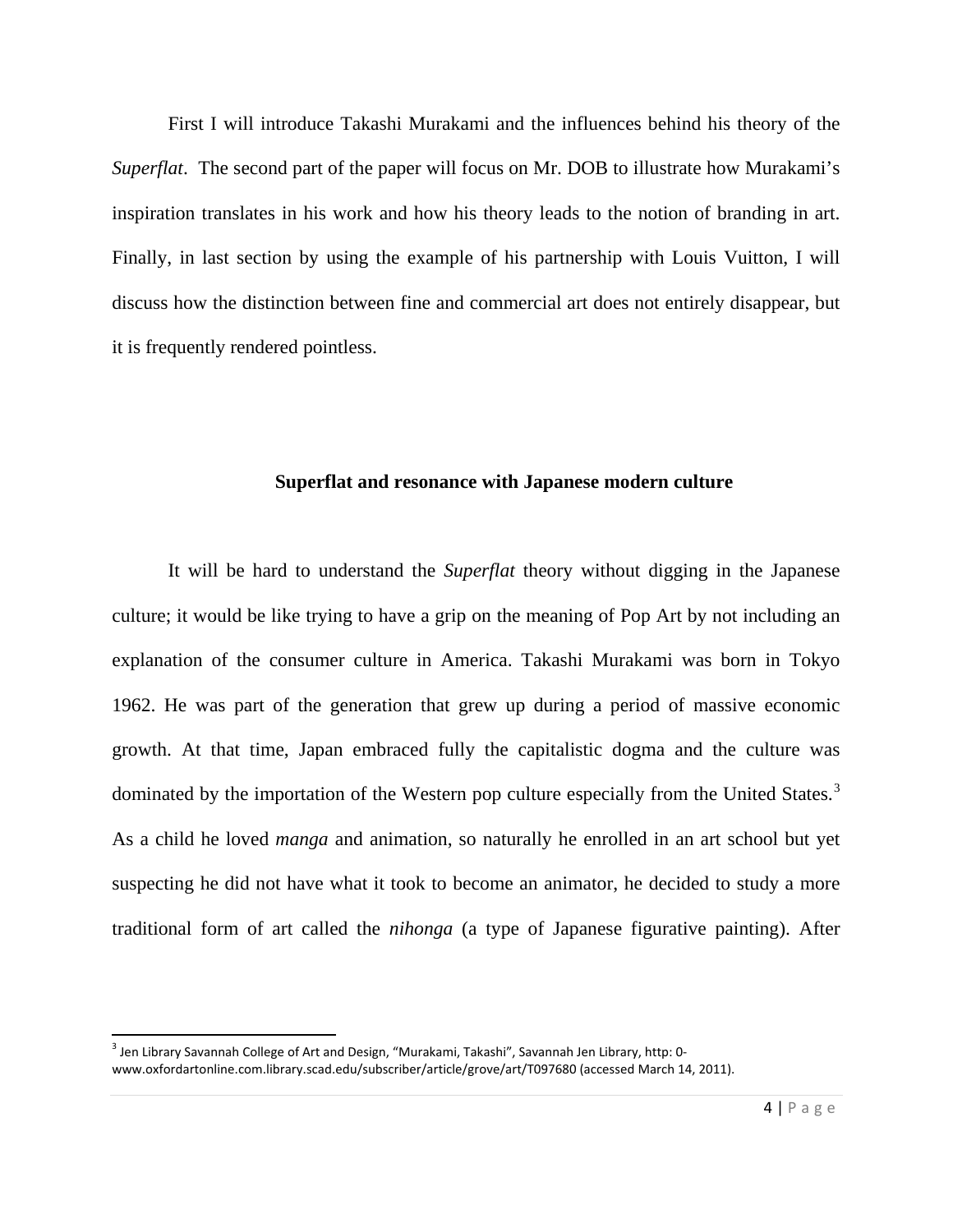completing his doctorate in 1993, Takashi Murakami grew bored with the stagnant world of traditional Japanese art.<sup>[4](#page-4-0)</sup>

Also Mr. Murakami turned his attention to the contemporary world to look for aspiration, finding it in the manifesto of westerner pop artists and the urban art style of the O*taku*  subculture and the *Kawaii*. [5](#page-4-1) Through his work he wanted to contextualize within Japan's crisis of national identity as merely a symptom or side-effect of mass [consumerism.](http://en.wikipedia.org/wiki/Consumerism) He dubs his style *Superflat* referring to the way he flattens tradition, modernity and other new media to indicate a mix of high and low art (the refine and the banal or vulgar). <sup>[6](#page-4-2)</sup> The flatness implies by the name is not much a formal stylistic concern, but a conceptual one. Under the appearance a cartoonish appearance he wants to address the national displacement of emotions such as anxiety, impotence or shame (finding its roots in World War II brutal defeat and the prolonged American occupation) toward popular culture. The Otaku and Kawaii reflect those feeling in opposite pole, the first through an immature fascination with power and violence, the second by the obsession with cute characters. Both have in common an infantilized sense of powerlessness and a vanishing sense of hierarchy between bad and good resulting to a sort of dumb down culture, a flatten culture.

The *Otaku* culture emerged in the early 1980's; it is a wide introvert group of obsessive fans and consumers of *manga*, video games, anime and collectors of all sort of

<span id="page-4-0"></span> <sup>4</sup> Carol Vogel. "The Warhol of Japan Pours Ritual Tea in a Zen Moment." (The New York Times, May 7, 2007).

<span id="page-4-1"></span><sup>5</sup> Amada Cruz, Dana Friis-Hansen and Midori Matsui. *Takashi Murakami, the Meaning of the Nonsense of the Meaning*. (Abrams, NY, 1999): 16.

<span id="page-4-2"></span> $6$  Micheal Darling. "Plumbing the Depths of Superflatness." Art Journal, Vol. 60, No. 3 (autumn, 2001): 76-89.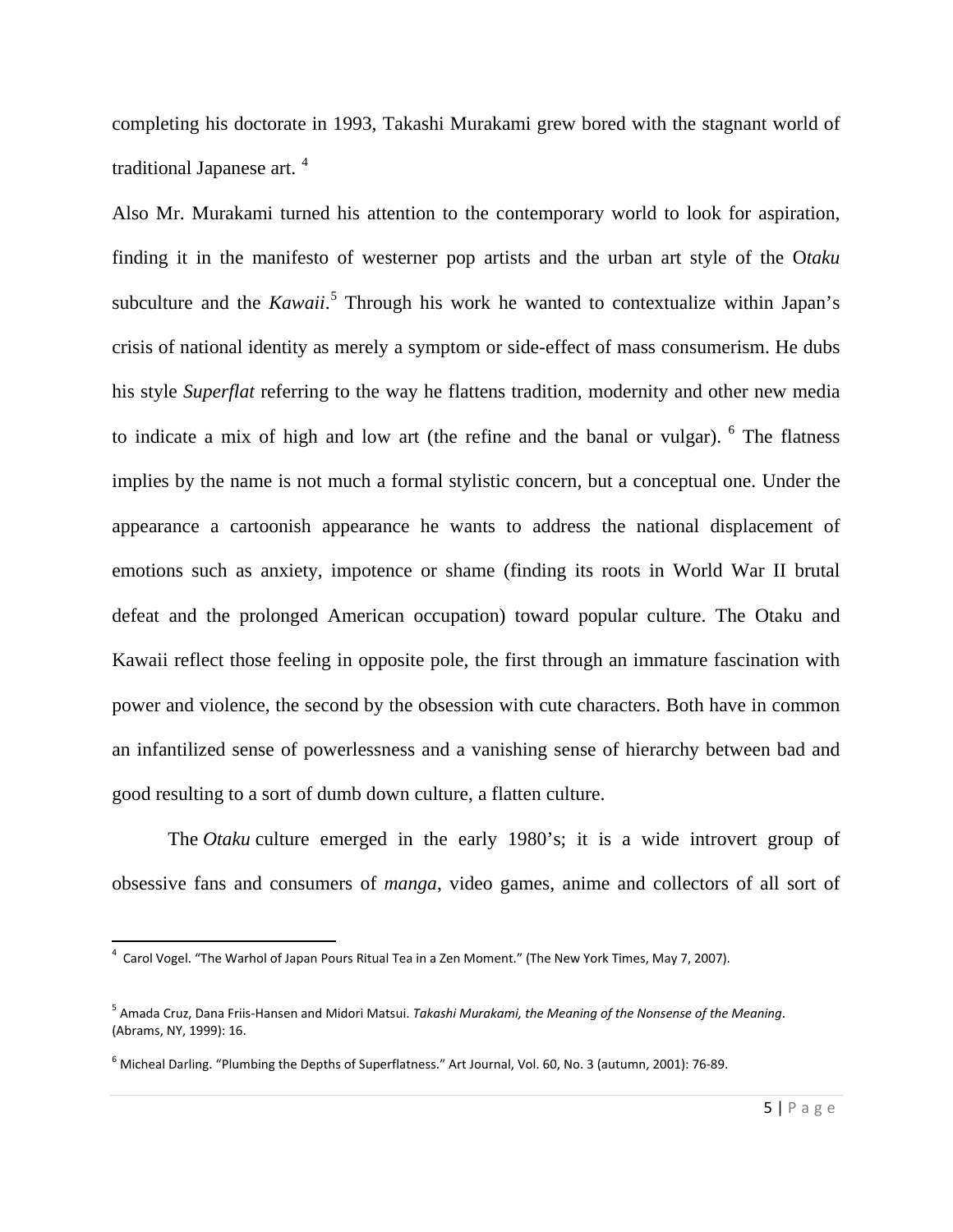derived products. The grand majority of work created for those media revolves around a general the storyline of power struggle that can only be resolve through battle. During convention commemorating their passion, *Otakus* will dress up in the costumes of their favorite characters, acting out their roles and assuming their personalities. Infatuated to the erotic fantasy of the feminine image (often of Lolita or school girls like) created in those media, the otaku is pledge to celibate. The sexual image of women is fetish through toys and merchandising celebrating those characters.[7](#page-5-0) They exemplify the *Otaku* sexualization of *Kawaii* along Lolita-like lines of figurines and other derived goods.

*Kawaii*, literally translated in English by cuteness, is a pervasive marketing of an idea indicator of the childhood innocence. It is rendered in the Japanese society by cute emblems and mascots appearing on almost every product and form of media. Such characters are also use to guide the public everywhere from police station to hospital; they suggest cuteness as public policy. [8](#page-5-1) This national campaign for a warm soft friendly quality with immediate appeal can sometimes feel like an infantilized and anti-intellectual cloud has been cast over the country. The significance of the childish appearance is perhaps necessary to provide some optimism in the wake of the series of traumatic events plaguing Japan modern history.

The *Superflat* illustrates how mass-produced entertainment and consumerism as a supposedly source of happiness have led to the infantilization of a culture and contemporary aesthetics. Consumerism is founded on pleasure not happiness. A French moralist named

<span id="page-5-0"></span> $^7$  Jennifer Robertson "The Erotic Grotesque Nonsense of Superflat: Happiness as Pathology in Japan Today". (Michigan Quarterly Review, Vol.49, No.1, winter, 2010): 19.

<span id="page-5-1"></span> $^8$  Jen Library Savannah College of Art and Design, "BBC, Japanorama, season02 Episode06, Kawaii cute," Savannah Jen Library[, http://www.youtube.com/watch?v=xxd6GO2QlQo](http://www.youtube.com/watch?v=xxd6GO2QlQo) (accessed March 17, 2011).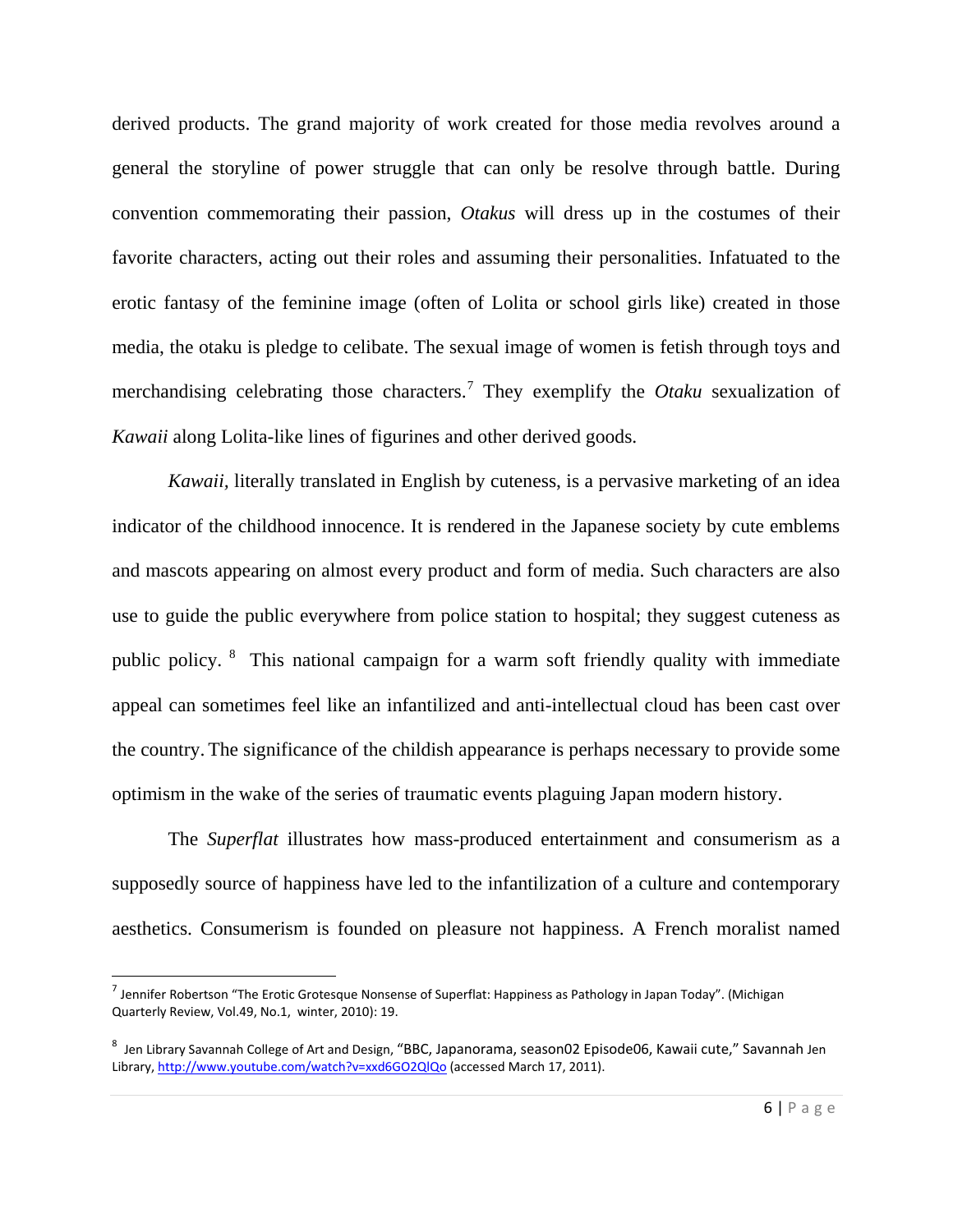Nicolas Chamfort said pleasure may come from illusion, but happiness can come only of reality. By basing his work on a popular culture founded on empty happiness, Murakami accentuated the lost of touch with reality for a fantasy world where apocalyptic or cute imagery and fetishistic commerce meet. The primary idea of the *Superflat* is not to create meaning behind the artwork but embody the idea of the lost of sense responsible of the flatness of a culture. By creating artwork with no apparent significance Murakami is cynically playing on the non-sense of society and reducing his work to art for the art's sake, to an object of pleasure.

#### **Murakami's theory and the notion of branding in art**

Like other Pop artist, Takashi Murakami embraced the marketplace; to do so he spins on Andy Warhol's idea to turn customer products to art. Murakami turns his own art to consumer products. His approach to art blurred the difference between merchandise and a piece of art with the goal to create a concept that was originally Japanese.<sup>[9](#page-6-0)</sup> Also, he is not the first person to transform comic or cartoon imagery to fine art but at difference of artist like Roy Lichtenstein he is not copying. Instead, he creates his own lovable characters with name like DOB, Oval, Kaikai and Kiki… by appropriating the index of the Japanese cartoon motif such as the characteristic big eyes. The core of his artwork revolves around a collection of

<span id="page-6-0"></span><sup>–&</sup>lt;br>9 Amada Cruz, Dana Friis-Hansen and Midori Matsui. *Takashi Murakami, the Meaning of the Nonsense of the Meaning*. (Abrams, NY, 1999): 33-35.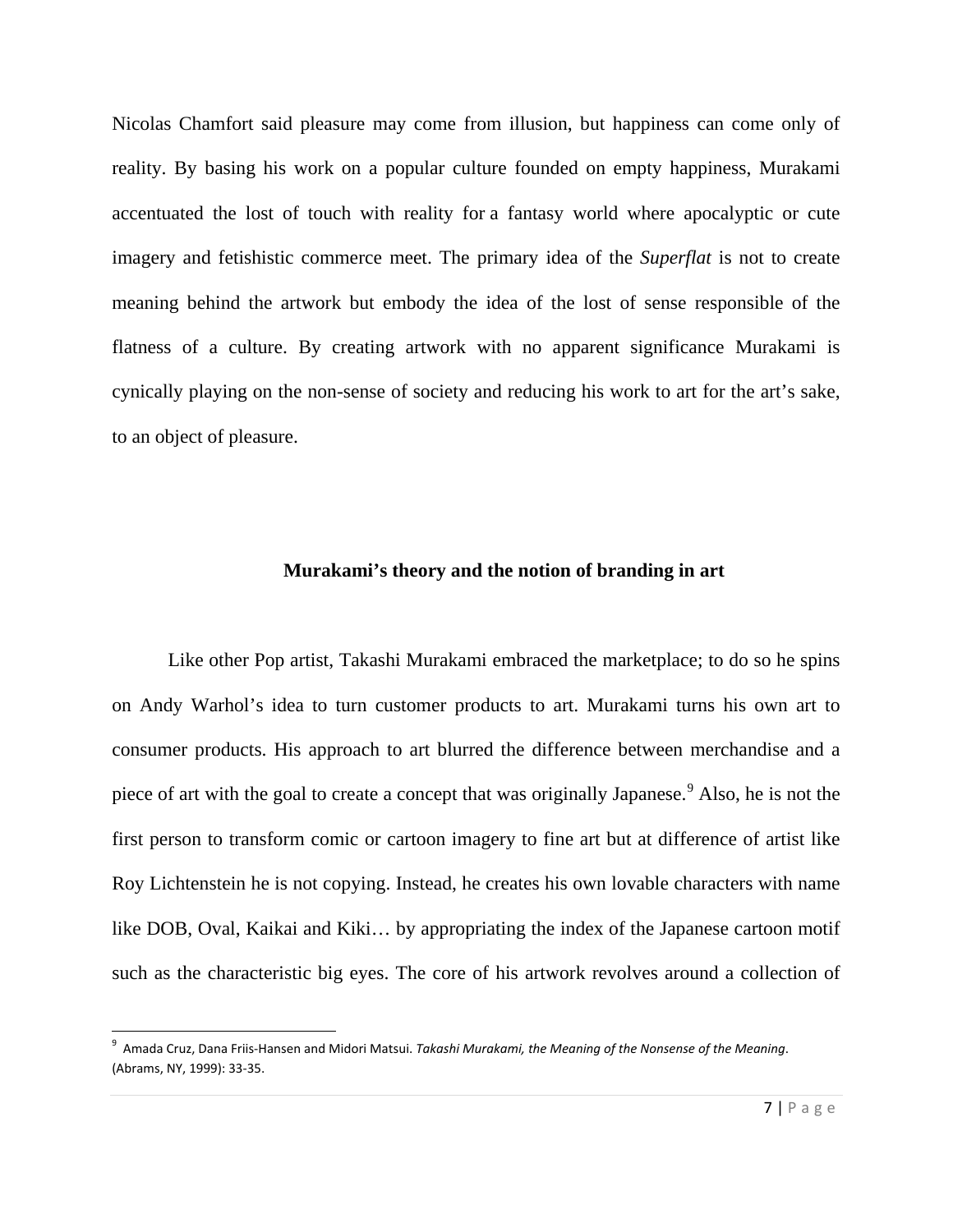characters with no particular meaning on their own besides resonating with an audience that consume similar popular images in *manga* and anime. They come in a variety of shapes and colors from psychedelic mushrooms, curvy girls or hopelessly happy emoticon like flowers, to strange little multiple-eyed animals. One recurrent character in his work is Mr. DOB. Although he resembles to a paranoid incarnation of Mickey Mouse with sharper teeth, Murakami claimed he was actually based on a monkey like figure from Hong Kong pointing out the frequent misunderstanding happening between cultures in a global age.  $^{10}$  $^{10}$  $^{10}$  Like in the media from where he was inspired, Mr. DOB as Murakami's other characters goes off in adventure, a journey in art. He is squeezed in the abstract boundary of the image, float shapeless in surrealistic landscape, surfs on waves reminding "the Great Wave off Kanagawa" wood print of Hokusai, or like in Jackson Pollock action painting, he is splattered across the canvas.

Even if the work is not suppose to really mean anything may be the grotesque smile and tortured form of the characters echo the trauma of the nuclear attack of Hiroshima and Nagasaki, under a cute and colorful appearance they evocate a war, mutation and death. At the first look the artworks seem childlike, friendly and colorful, but soon the pieces unveil a growing repulsive felling, the vibrant colors become over powering, the amicable childish features appear slightly off and turn to be a disguise to menacing shape. The result is a contradictory feeling of pull and abjection. By being monster like, Murakami gives an ironic

<span id="page-7-0"></span> <sup>10</sup> Paul Schimmel, Dick Hebdige, Scott Rothkopf, Paul Schimmel, and Mika Yoshitake. *Copyright Murakami.* (Museum of Contemporary Art, CA and Rizzoli International Publications inc, NY, 2007): 67.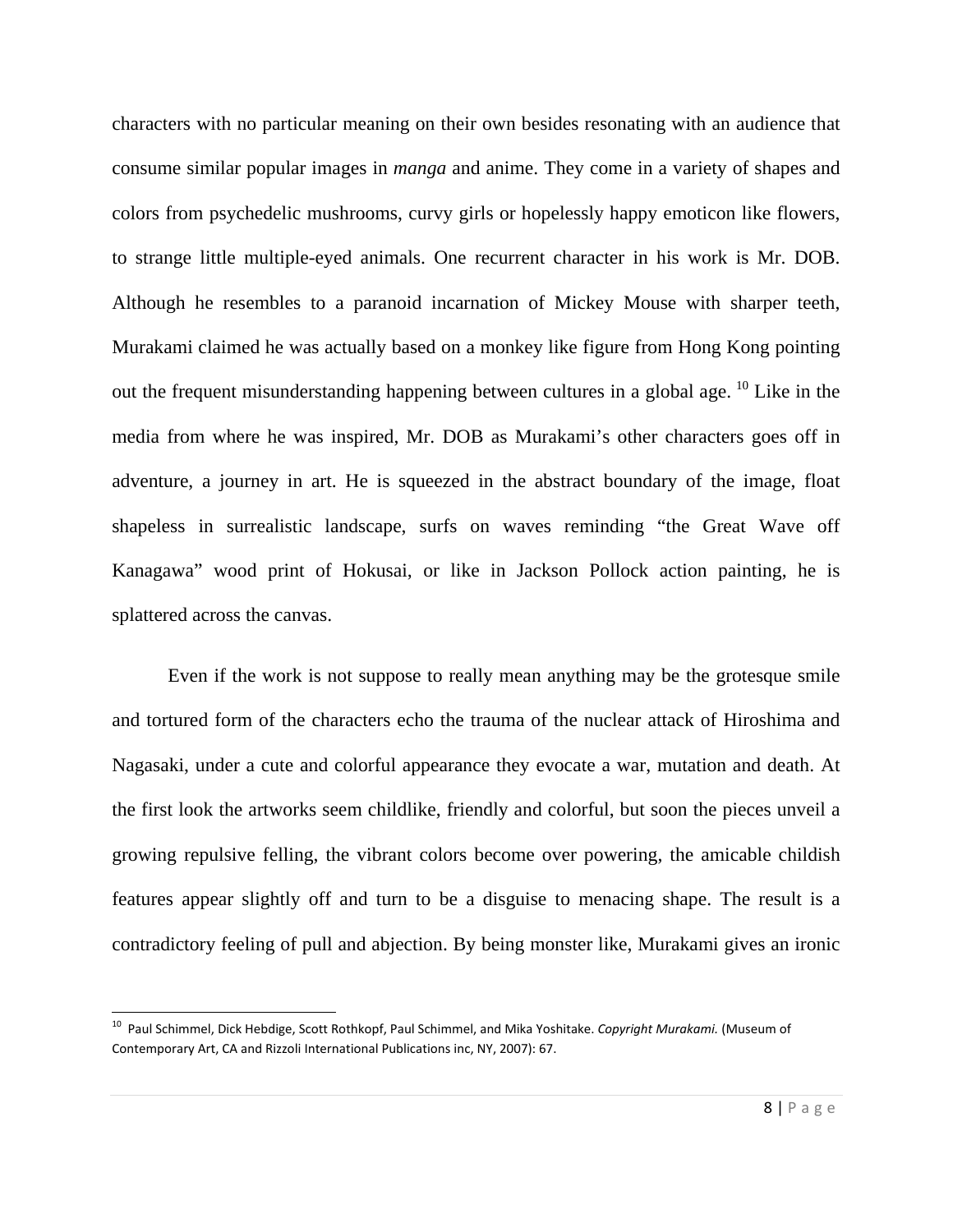critics of the *Kawaii* mascots and the dumb done feeling attach to it. His creations are a group of rogue creatures that do not seem to worry about the viewer best interest.

As a recurrent subject of the art the characters become the main actor of the artwork, therefore they can stand in their own fame without the artist. However, since they do not endorse or remind any existing product the only thing they actually promote is the artist, Murakami himself. By turning his own art to consumer products he embraces the culture he draws his inspiration from. The merchandise address the reality of the relation between art and the contemporary world through the over the top pop iconography world of glamour, glitz, fashion and consumerism culture. In a way, his mountain of merchandises (key ring, toys, sweets, badges, calendars…) is an effort to elevate the kitsch aspect of his work to art.

Murakami's venture with the *Superflat* principles started in 1996, the name of his studio (the Hiropon Factory) was chosen not only as reference to Andy Warhol but because it suited the commercial world.<sup>[11](#page-8-0)</sup> There, Murakami acts as an art director supervising his assistants in all the aspect of the artistic output from painting, sculpting to the creation of goods and accessories celebrating his characters. Murakami creates the design, his helpers then fallow the blue prints which cover every aspect of the production line. As any company with the a good business plan his factory grew to a multinational corporation named Kaikai Kiki Co., Ltd., with hundreds of employees stationed between branchy in Tokyo and New York.<sup>[12](#page-8-1)</sup> This is the artist as global brand in the age of information.

<span id="page-8-0"></span> <sup>11</sup> Paul Schimmel, Dick Hebdige, Scott Rothkopf, Paul Schimmel, and Mika Yoshitake. *Copyright Murakami.* (Museum of Contemporary Art, CA and Rizzoli International Publications inc, NY, 2007): 146

<span id="page-8-1"></span> $12$  Ibid 148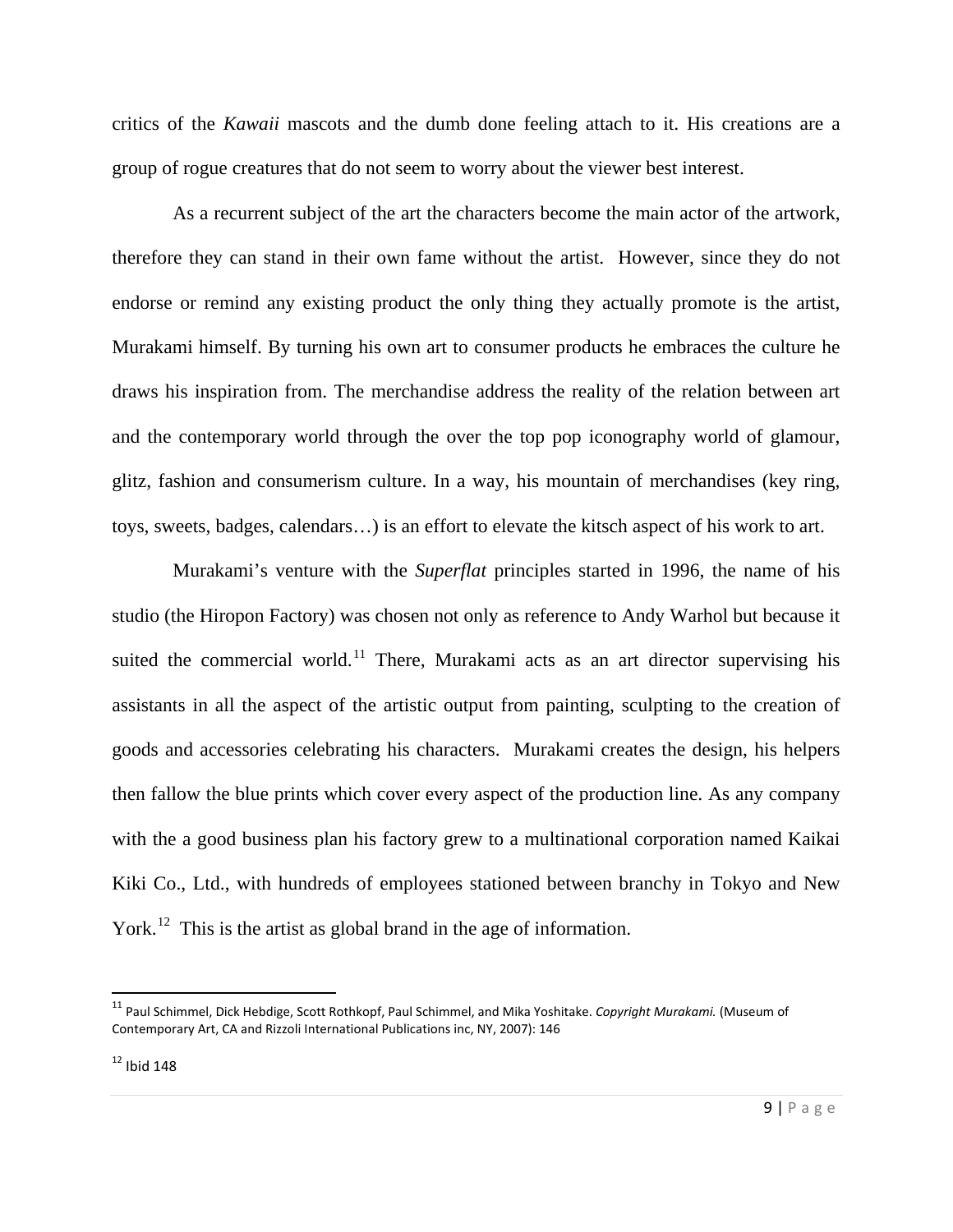Murakami push the envelope of art as brand when he created a series of *Superflat* monogram, creature and two short animations for the fashion house Louis Vuitton. The elements he fashioned for monogram's design and the other works shares a vocabulary indistinguishable from Murakami's other creation. Even if his work appears on other brand it does not automatically endorse it, it is just another format or adventure for Murakami's characters. In this case, the Murakami's "brand" sales his artistic insight and vision to respond to a demand. By integrating sense of fashion to art, it can be co-opt as nothing more than a good design.

During the "Copyright Murakami" show at the Los Angeles Museum of Contemporary Art (October 2007 to February 2008), Murakami chose to add a fully functioning Louis Vuitton outlet in the middle the exhibition.<sup>[13](#page-9-0)</sup> Louis Vuitton bags bearing his monogram aside with other of his products were sold there. The MOCA's exhibit is only on example during the "Little Boy: The Arts of Japan's Exploding Subculture" show in New York, Murakami displayed collections line miniatures inspired from his work next to fine art work and other artifacts from the Japanese Popular culture.<sup>14</sup> The choice of the artist is comparable to Marcel Duchamp infamous Urinal called "Fountain" once exposed at the Metropolitan Museum of Art.<sup>[15](#page-9-2)</sup> The piece raised number of questions about visual art; but the most relevant for the argument is: could something that was created industrially, become

<span id="page-9-0"></span> <sup>13</sup> Peter Schjeldahl Peter, "Buying It; A Takashi Murakami retrospective".( The New Yorker, Vol.84, No.9, April 14, 2008). 68

<span id="page-9-1"></span><sup>14</sup> Roberta Smith, "From a Mushroom Cloud, a Burst of Art Reflecting Japan's Psyche". (The New York Times, April 8, 2005)

<span id="page-9-2"></span><sup>15</sup> Paul B Franklin *"Object Choice: Marcel Duchamp's Fountain and the Art of Queer Art History*". (Oxford Art Journal, Vol. 23, No. 1, 2000): 25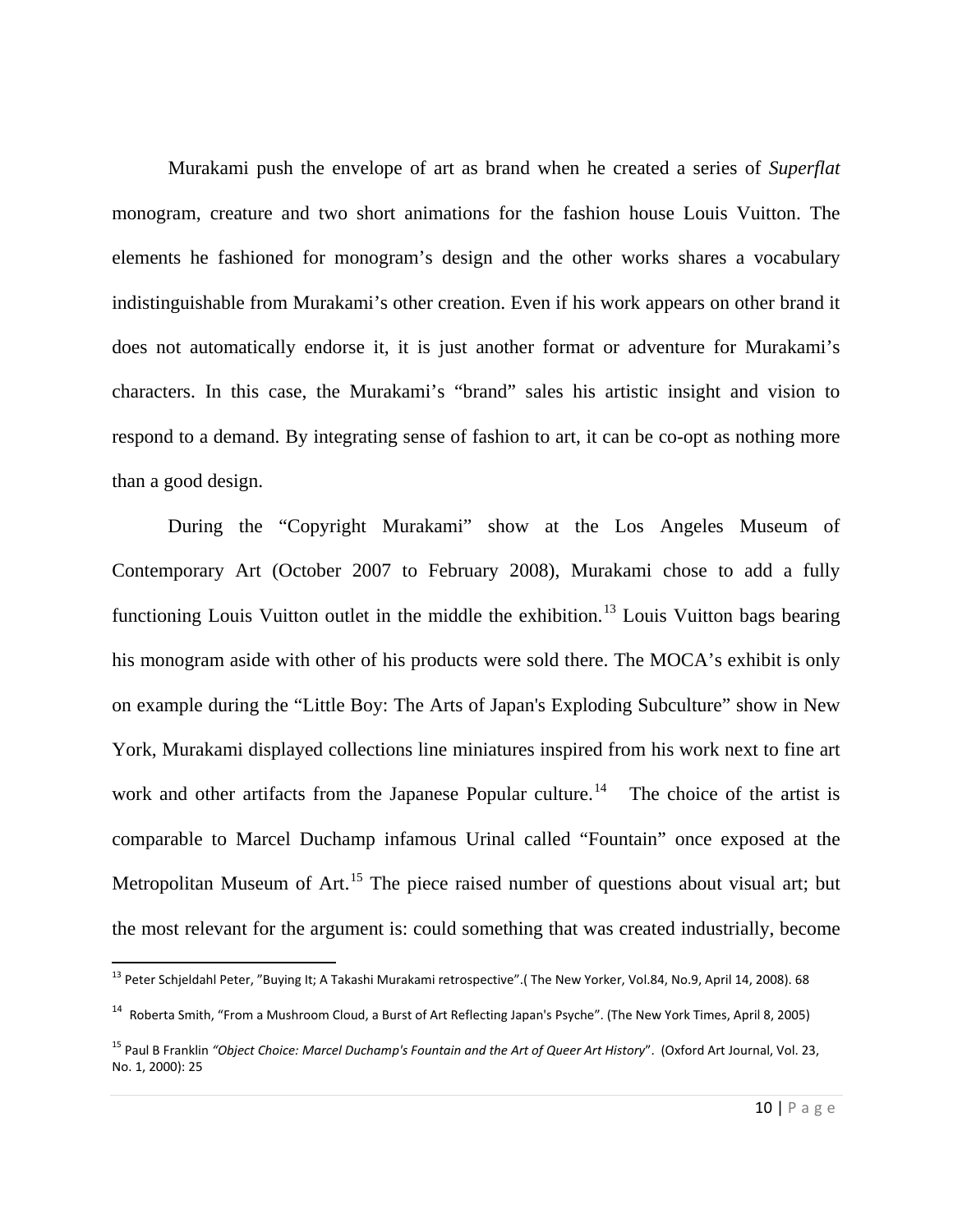"art" by being put on a pedestal and included in a museum? If it could, then presumably anything could. The museum created the symbolic pedestal for Murakami's merchandises, elevating them to the status of art.

#### **Conclusion**

Murakami looms the idea of art and trade which underline a conflict of idealism to preserves a body of work integrity as a serious work of art. However, by taking out all tangible meaning to his art (or merchandise), they are left with no useful function turning them to object of desire or fetish with no concrete value on their own. This leads into Jean Baudrillard's idea of absolute merchandise. If art is reduce to the status of mere object whose value is zero, it will take to the extremes the magical glamour of exchange value.<sup>[16](#page-10-0)</sup> Murakami created a parody of the market with his work and trying to differentiate merchandising from fine art is futile because they are both part of his concept and they are indifferent of the equivalences. The only thing Murakami's art worth is how much a person (collector) desire to own it and how much this person his willing or capable to pay for it. With this principal the artist takes almost the role of a fashion designer. The designer is an important factor, as is the individual consumer who chooses and buys; to certain extend Murakami's work objectifying itself as art after it is purchased.

<span id="page-10-0"></span> <sup>16</sup> Jean Baudillard "*Absolute Merchandise*. Andy Warhol: Paintings 1960-1986." ( Martin Shawander, Lucerne: Kunstmuseum Luzern, 1995). 19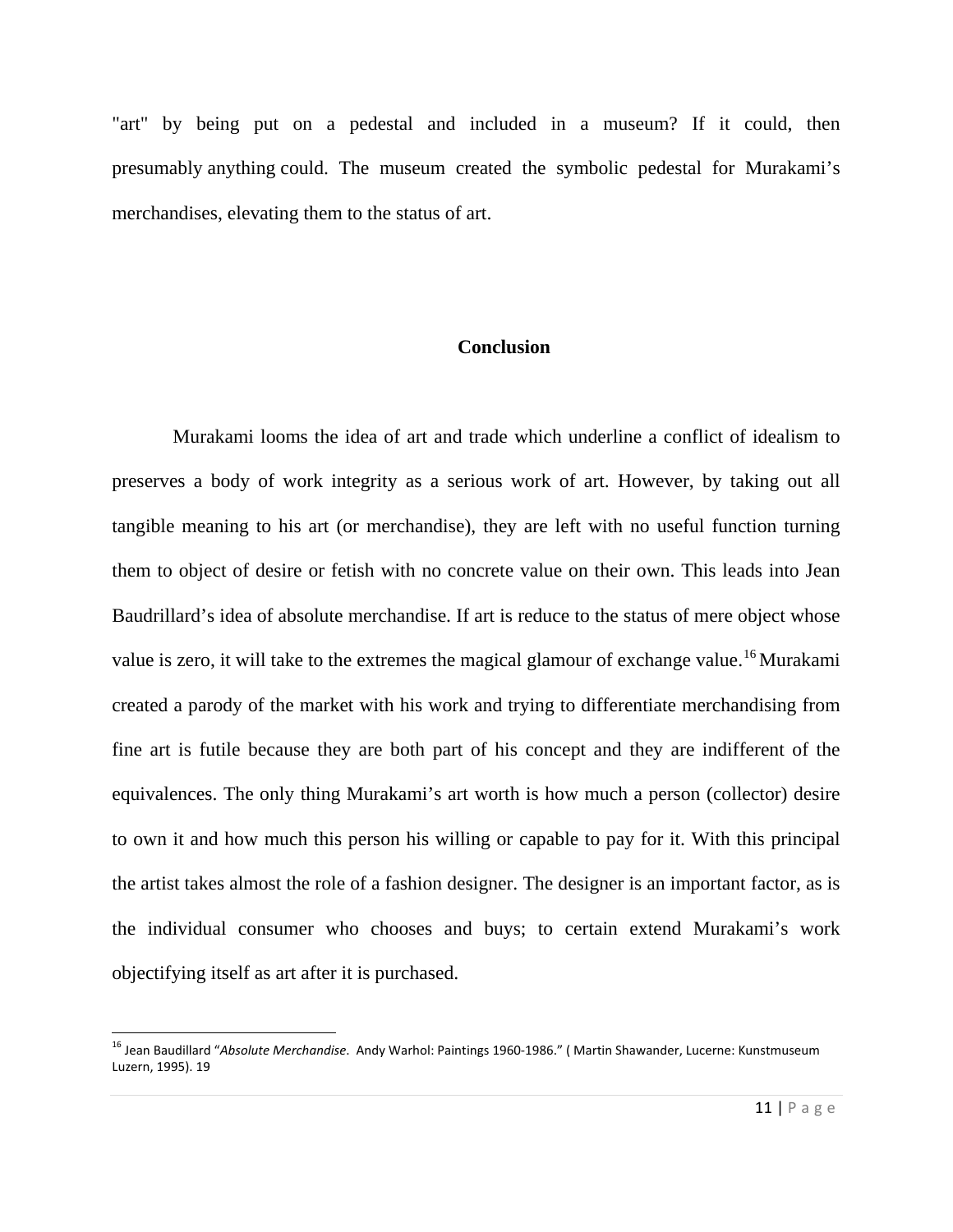In the modern world the consumption of art is not reduce to a monopole of an enormously rich class or aristocrats buying and commissioning big art with big money. The middle class however cannot afford some of the more pricey and unique works, those are still reserved and a sign of the social elite. Art fundamentally emerges in the friction of class. For that reason, Murakami merchandise can be interpret as an effort to expose art to a general audience, entering an open competition for their approval and/or purchase.

A lot of critics give a bad reception to Murakami's work, describing it as mediocre at best or saying that his success is artificial and the hype around him is fabricated by prominent galleries curators. It is hard to say what make art or what doesn't. If the answer is based on modern theories about art, then Murakami's merchandises can only be considered art. I could have proved it simply by using the definition of conceptual art. In this theory the end result itself does not matter, it could be artworks, merchandises or a urinals if they are part of the concept what is making them art is the idea behind. Therefore all expertise is simply good marketing passing itself off as knowledge, maybe it is just what the *Superflat* is about. In a way Murakami approach is not far from what Charles Baudelaire once thought about what should be the relation between art and capitalism.<sup>[17](#page-11-0)</sup> Murakami may save art from falling into the banal of capitalism because by over identifying his work with consumerism, the essence of his art is capable to detach itself from it and stand on its own.

<span id="page-11-0"></span> <sup>17</sup> Jean Baudillard "*Absolute Merchandise*. Andy Warhol: Paintings 1960-1986." ( Martin Shawander, Lucerne: Kunstmuseum Luzern, 1995). 18